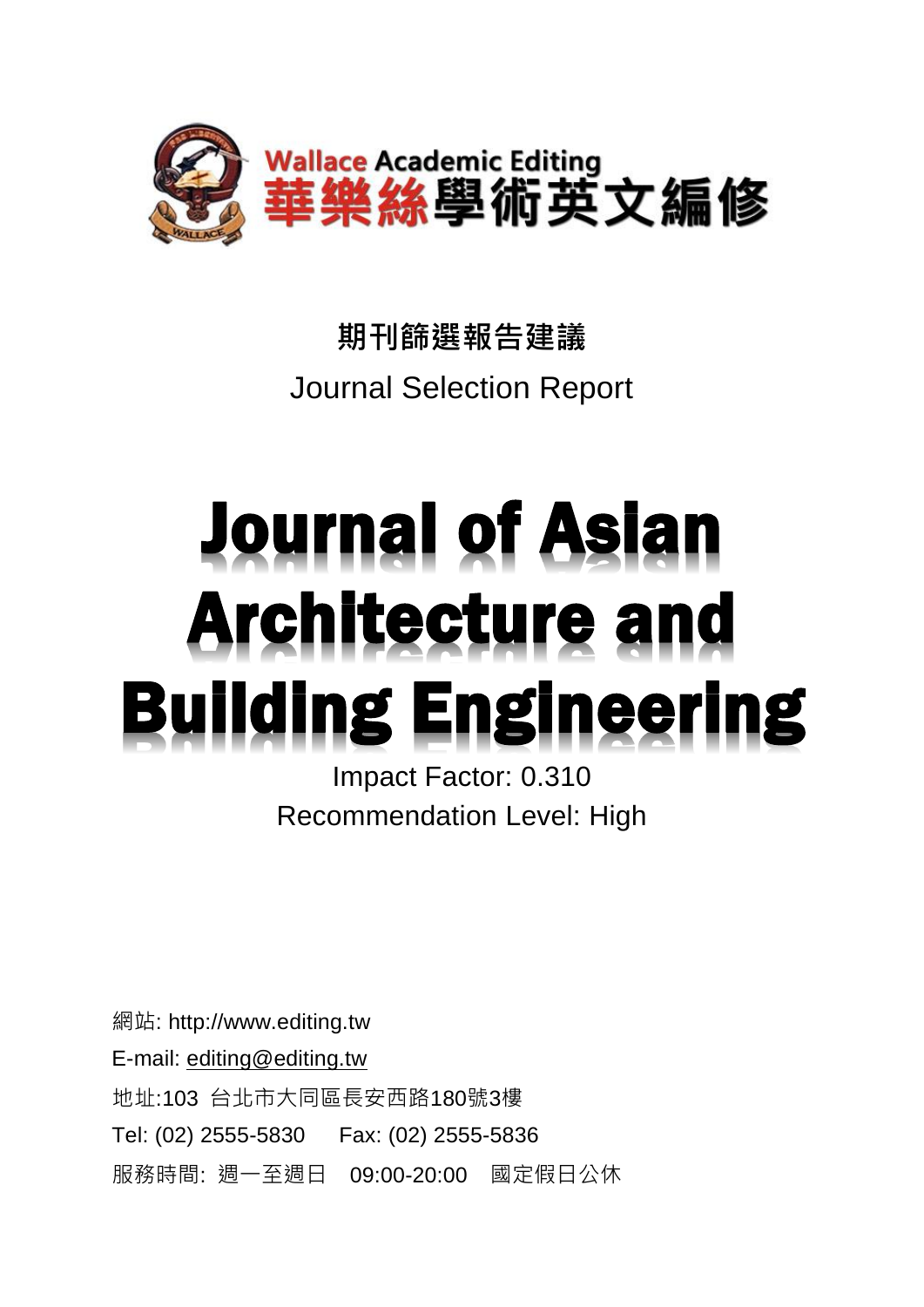## **文章標題**

*(Article Title)*

#### **Evaluation Factors Facilitating Decision-making for Designing Convertible Spaces: An Example of Golf Clubs**

## **推薦程度及原因**

*(Reasons for Recommendation)*

1. 推薦程度:

*(Recommendation level)* **High** 

2. 原因:

#### *(Reasons for recommendation)*

The topic of this manuscript lies within the scope of this journal. The journal has recently accepted manuscripts on renovation and redesign of buildings and built environments. The journal has recently published studies using methods such as analytical hierarchy process and Delphi technique. Furthermore, the impact factor (IF) is suitable (IF  $~1$ ). Moreover, it is listed in the Science Citation Index (SCI) or Science Citation Index Expanded (SCIE), Social Sciences Citation Index (SSCI) or Social Sciences Citation Index Expanded (SSCIE), or Emerging Source Citation Index (ESCI). This journal is suitable for the manuscript although it is not listed in the SSCI. Considering that the domains specified for the manuscript are "engineering" and "technology", this journal is listed in the SCIE.

Furthermore, please consider including the following keywords in the title and abstract. These keywords have been selected from previously published papers in the target journal:

Renovation, redesign, factors, success, decision making

## **期刊品質**

#### *(Journal Quality)*

3. 是否為 SCI 或 SSCI 期刊:

*(Is the target journal a part of Science Citation Index [SCI] or the Social Science Citation Index [SSCI]?)* Yes

4. 其他索引:

*(Abstracting and Indexing)* Science Citation Index Expanded and Arts & Humanities Citation Index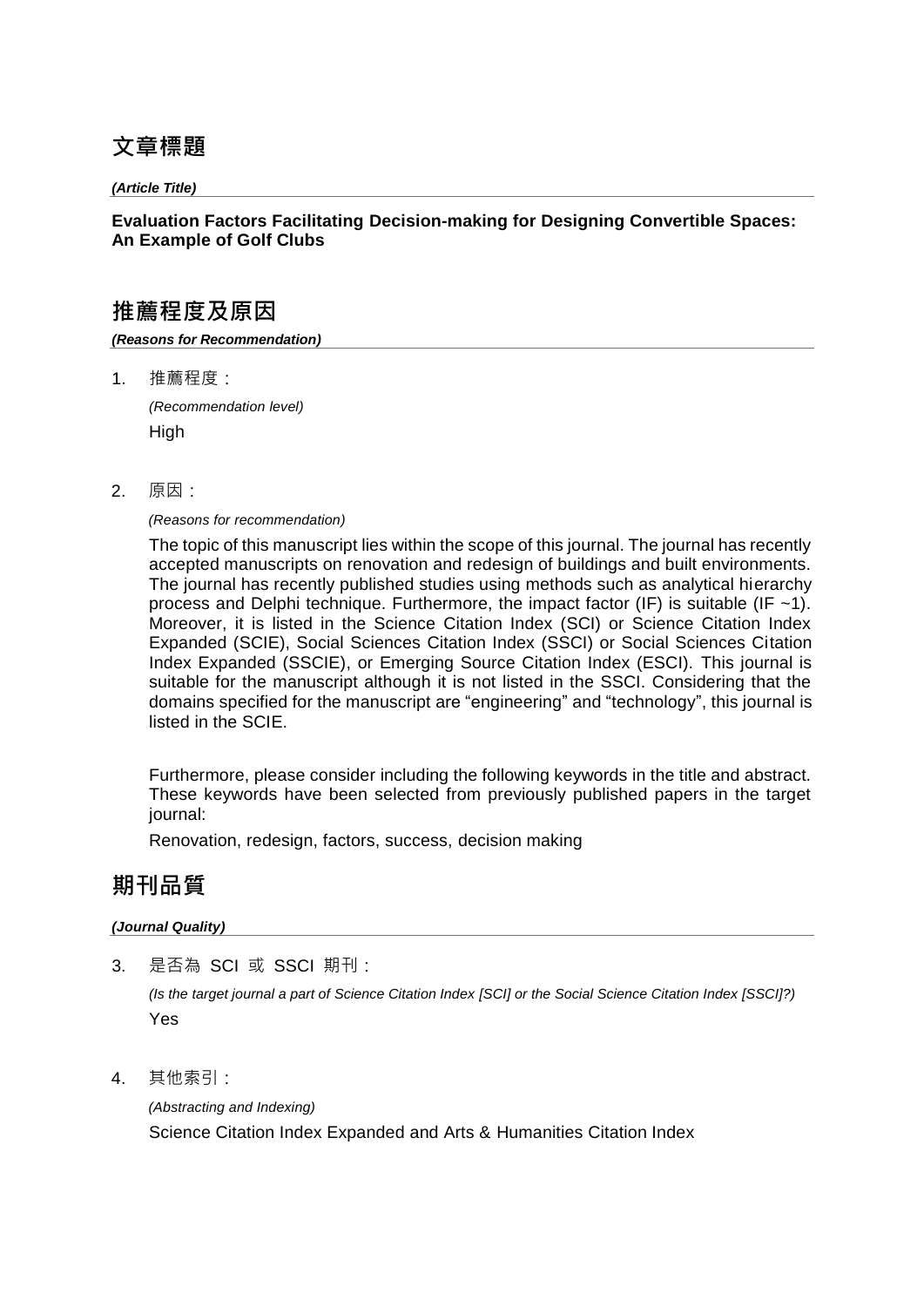- 5. 期刊類型: *(Journal type)* Peer reviewed
- 6. 發行年度: *(Issue of year)* From 1977 to present
- 7. 出版機構隸屬及國家: *(Affiliated publishing organization and country)* Taylor and Francis, UK
- 8. 出版機構類型: *(Publishing organization type)* Commercial
- 9. 平均審查與出版時間:

*(Average time between submission and publication)* Approximately 6 months

## **期刊資訊大要**

#### *(Journal Information)*

10. 宗旨及範圍:

*(Aims and scope)*

*Journal of Asian Architecture and Building Engineering* publishes papers on the science, technology, and art aspects of building. Some of the topics are the global environment, architectural planning and design, project management, structural engineering, structural mechanics, building materials, environmental engineering, information technology, and other fields related to the built environment.

目標讀者群:

*(Audience)* 

Researchers, academicians, and professionals in the fields of urban planning, decision science, construction, engineering, sports management, and leisure science.

11. 接受文章類型:

*(Types of articles)* Original articles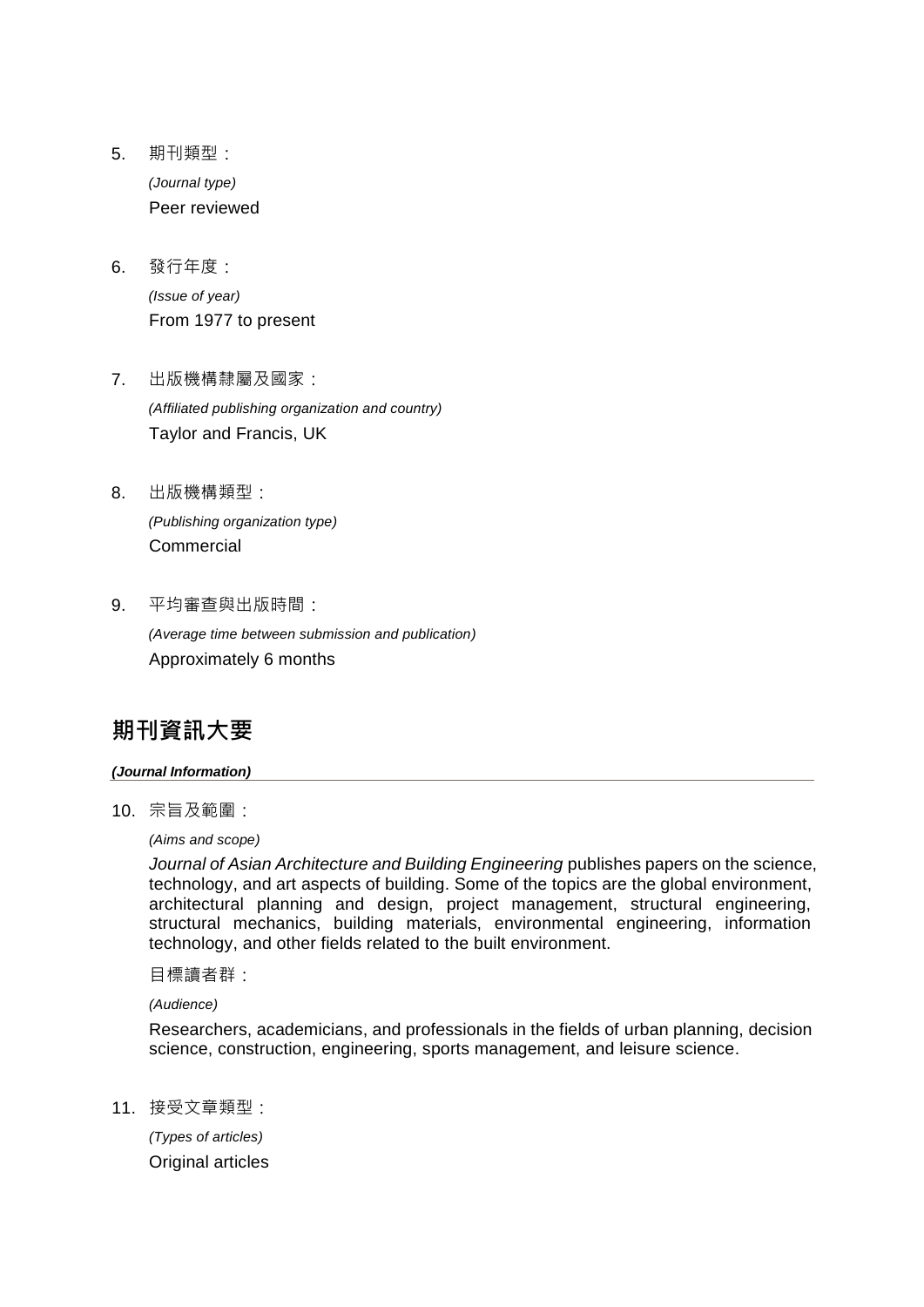12. 出版數量:

*(Number of publications)* Approximately 6 issues are published per year

13. 每年出版論文的數量:

*(Number of papers published each year)* Approximately 150 articles are published per year

14. 特刊或是期刊主題:

*(Special issues or journal themes)* No

15. 投稿之相關事項、方式:

*(Author guidelines)* https://www.tandfonline.com/action/authorSubmission?journalCode=tabe20&page=ins tructions

我們可協助編排文章格式,如須此服務再請與我們聯繫。

16. 字數或頁數限制:

*(Limitations on the number of words or pages)* The length of the manuscript has not been specified

17. 摘要字數限制:

*(Limitations on abstract)* The length of the abstract should not exceed 200 words

18. 圖表格式是否符合期刊規範:

*(Are the figures and tables in the right format?)*

Figures should be high quality (1200 dpi for line art, 600 dpi for grayscale and 300 dpi for color, at the correct size). Figures should be supplied in one of our preferred file formats: EPS, PS, JPEG, TIFF, or Microsoft Word (DOC or DOCX) files are acceptable for figures that have been drawn in Word.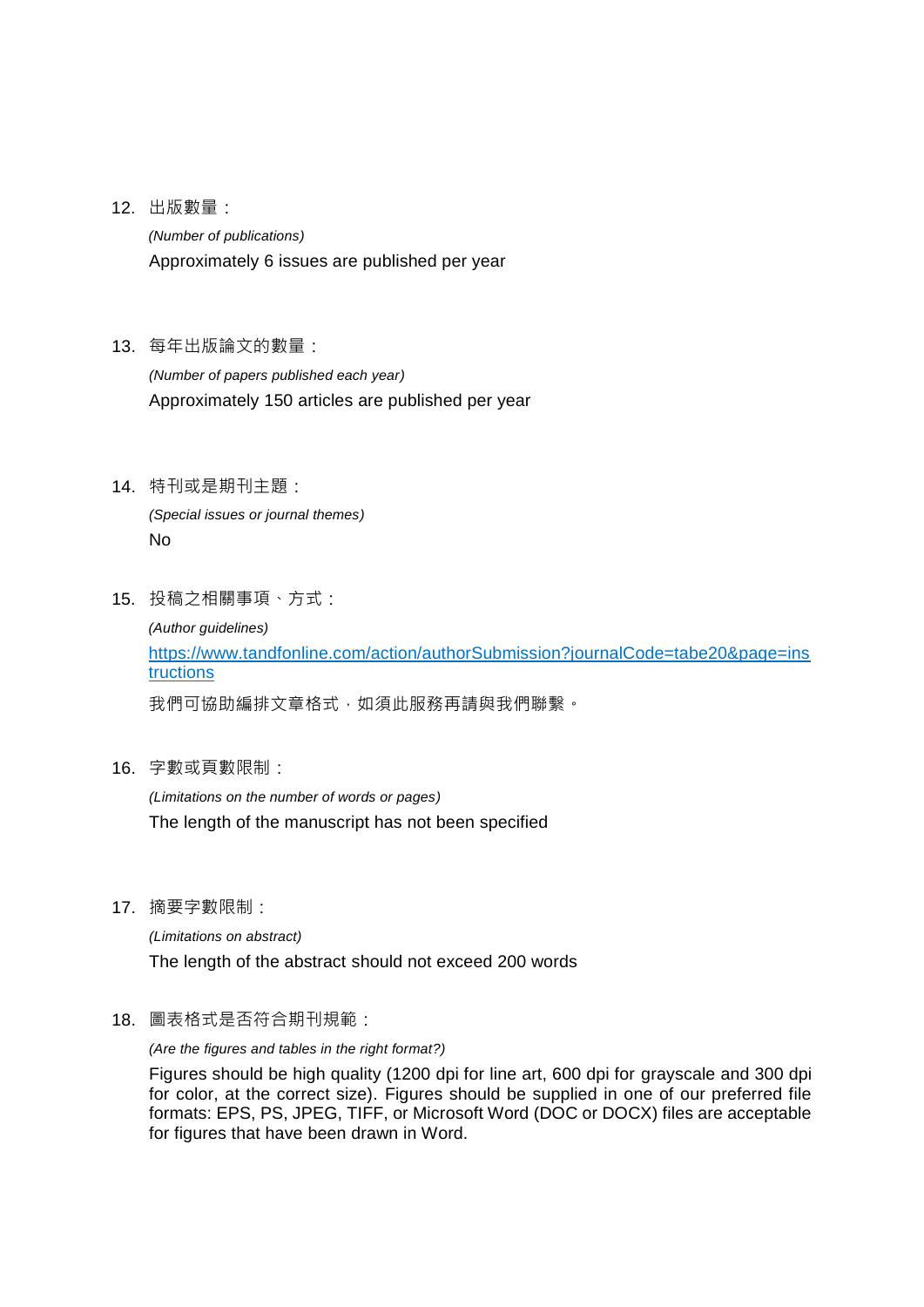19. 編輯委員會成員:

*(Editorial board)*

https://www.tandfonline.com/action/journalInformation?show=editorialBoard&journalC ode=tabe20

如果您認識或曾與其中一位編審委員有工作、學術上的接觸,將會對您的論文出版有幫 助;投稿時,如果需要提供建議審閱者,可將此人列為候選人之一。

- 20. 此期刊編輯人員是否正在異動? *(Is the editorial staff in a state of transition?)* No
- 21. 期刊聯絡資訊:

*(Editorial Office)* E-mail: Not available

22. 主編電子郵件以及期刊網址:

*(E-mail address for the editor-in-chief and journal website)* 期刊首頁連結: *(Journal homepage)* https://www.tandfonline.com/toc/tabe20/current

Editor: Xilin Lu

E-mail: lxlst@tongji.edu.cn

URL/E-mail address/Postal address for manuscript submission: https://mc.manuscriptcentral.com/jaabe

23. 主編的信

*(Letter from the editor)* No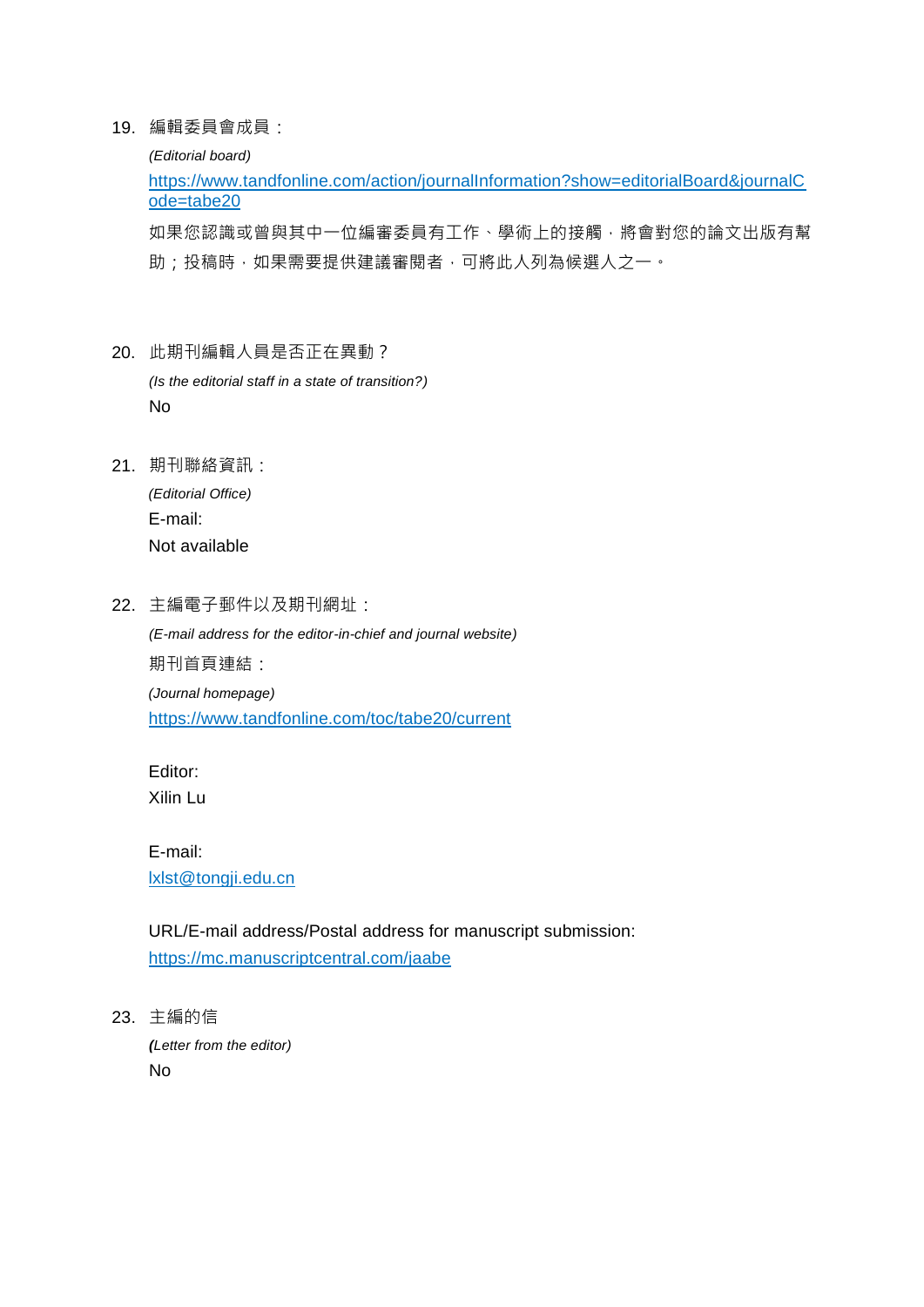### **出版格式**

#### *(Publication Format)*

24. 紙本及/或電子格式:

*(Print and/or electronic formats)* Both formats are available

25. 期刊是否會先將被接受的論文刊登於期刊網頁中,日後才會以紙本印刷成品呈現?

*(Does the journal publish accepted articles as "Online First?")* Yes

26. 是否為公開存取期刊?

*(Is your target journal an open access journal?)* No. Submitting authors can freely select their preferences regarding open access.

27. 期刊是否會對被接受的論文酌收費用?如果要酌收費用,那是多少錢呢?

*(What is the publication cost charged by the journal?)*

The open access publication charges are USD 2950 (excluding taxes). The journal also has a membership discount in the publishing charges (not open access publishing); non-members and members of the Society are charged USD 1200 and USD 800, respectively.

## **作者文章與期刊關聯**

*(Correlations between Authors' Articles and Journals)*

28. 論文是否和編輯目標一致?

*(Are the published papers consistent with editorial objectives and goals?)* Yes

29. 論文是否為此期刊偏好的量化或質化的研究?

*(Does your paper fulfill the journal's preferences regarding quantitative or qualitative research?)* Yes

30. 此期刊最近一次出版和我們論文主題相同的文章是什麼時候?

*(When were papers on topics similar to your own paper the most recently published in the journal?)* October 2018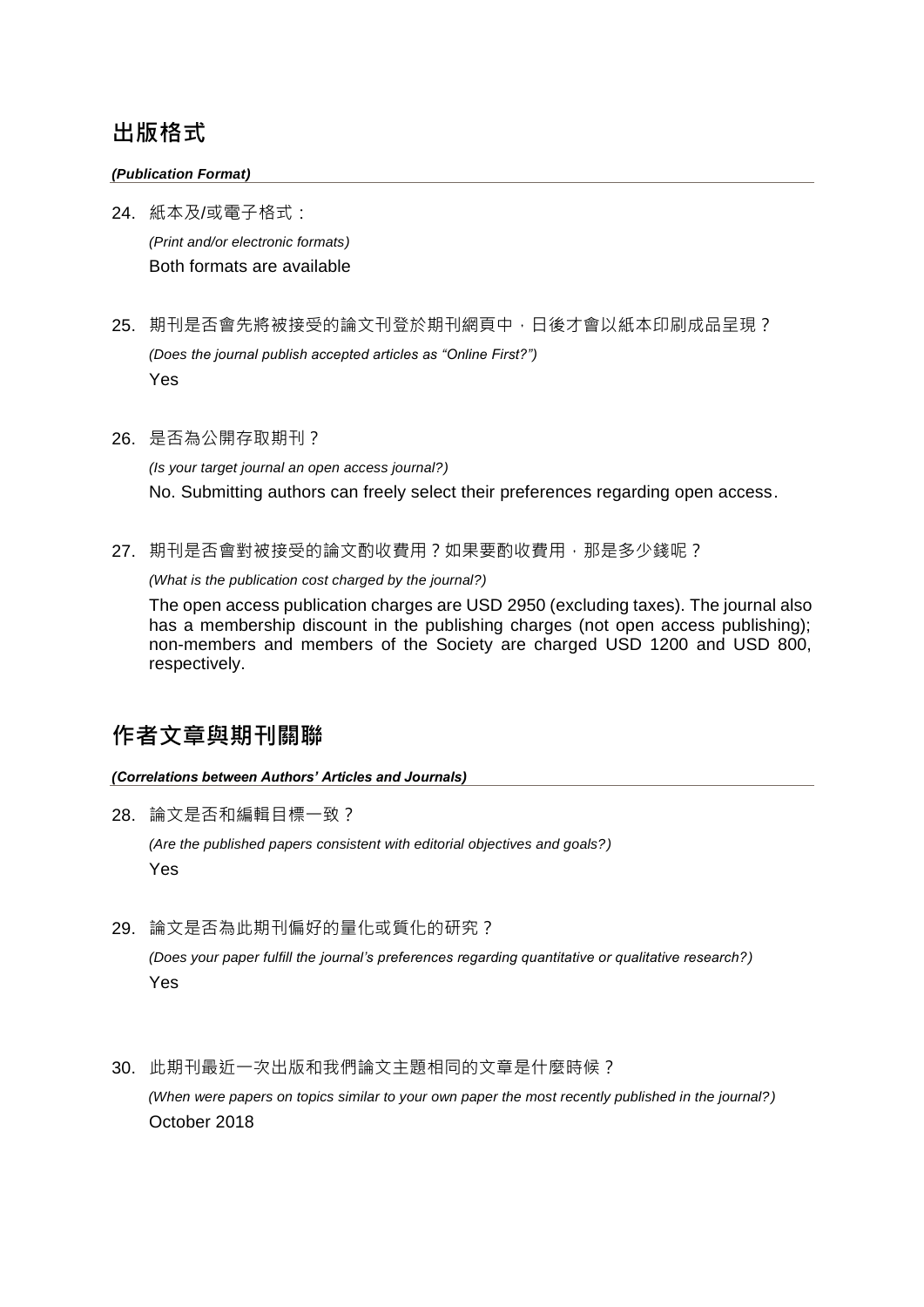#### **Study on Diversion Model of Task Modularity in Complicated Building System Projects**

By: Ying-Chang Yu et al In: *Journal of Asian Architecture and Building Engineering* DOI: https://doi.org/10.3130/jaabe.15.239 Published: February 2016 URL: https://www.tandfonline.com/doi/abs/10.3130/jaabe.15.239

31. 此期刊出版過的論文有和我們論文的研究方法一樣的嗎?

*(Do papers that have been published in the target journal contain the same research methods used in your paper?)*

Yes, here is an example:

#### **Urban Planning Seen Through the Process of Establishing Substitute Land in the Edo Period**

By: Kilhun Lee In: *Journal of Asian Architecture and Building Engineering* DOI: https://doi.org/10.3130/jaabe.17.285 Published: March 2018 URL: https://www.tandfonline.com/doi/abs/10.3130/jaabe.17.285

32. 如果我們的論文提出一個嶄新的技術,此期刊是否曾出版類似的文章? *(If your paper proposes a novel methodology, has the target journal published similar articles?)* No

## **期刊投稿人**

#### *(Submitting Authors)*

33. 投稿人的學術背景:

*(What are the academic backgrounds of the submitting authors?)* Doctoral Students, Associate Professors, Assistant Professors, Professors, Researchers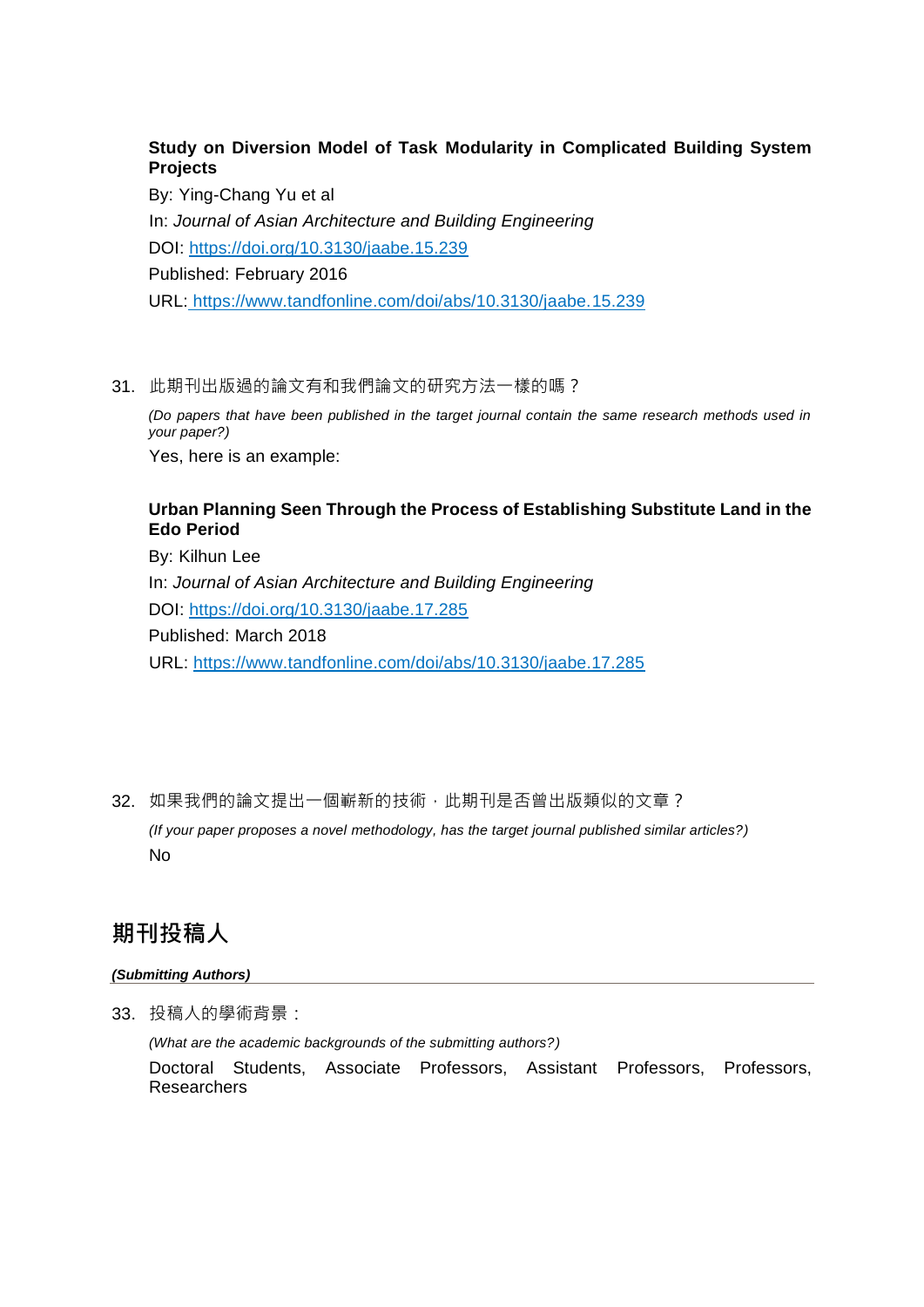34. 作者種族多元化與否?

*(Are authors ethnically diverse?)* Yes. According to the database, about 40% of the authors were from Taiwan/China.

35. 是否開放台灣/中國的投稿者? *(Does the journal publish papers from Taiwanese/Chinese authors?)* Yes. Here are a few examples:

#### **Trends of Livability in the Capital Region of Taiwan**

By: Wei-Yi Li et al In: *Journal of Asian Architecture and Building Engineering* DOI: https://doi.org/10.3130/jaabe.12.293 Published: July 2013 URL: https://www.tandfonline.com/doi/abs/10.3130/jaabe.12.293

#### **Life Cycle Cost Analysis of Maintenance Costs and Budgets for University Buildings in Taiwan**

By: Chang-Sian Li et al In: *Journal of Asian Architecture and Building Engineering* DOI: https://doi.org/10.3130/jaabe.11.87 Published: January 2012 URL: https://www.tandfonline.com/doi/abs/10.3130/jaabe.11.87

#### **An Example of Ecological Wisdom in Historical Settlement: The Wind Environment of Huazhai Village in Taiwan**

By: Yu-Chieh Chu et al In: *Journal of Asian Architecture and Building Engineering* DOI: https://doi.org/10.3130/jaabe.16.463 Published: July 2017 URL: https://www.tandfonline.com/doi/abs/10.3130/jaabe.16.463

36. 投稿人是否來自各個不同優劣等級的大學機構?

*(Are the authors from different levels of universities and institutions?)* Yes